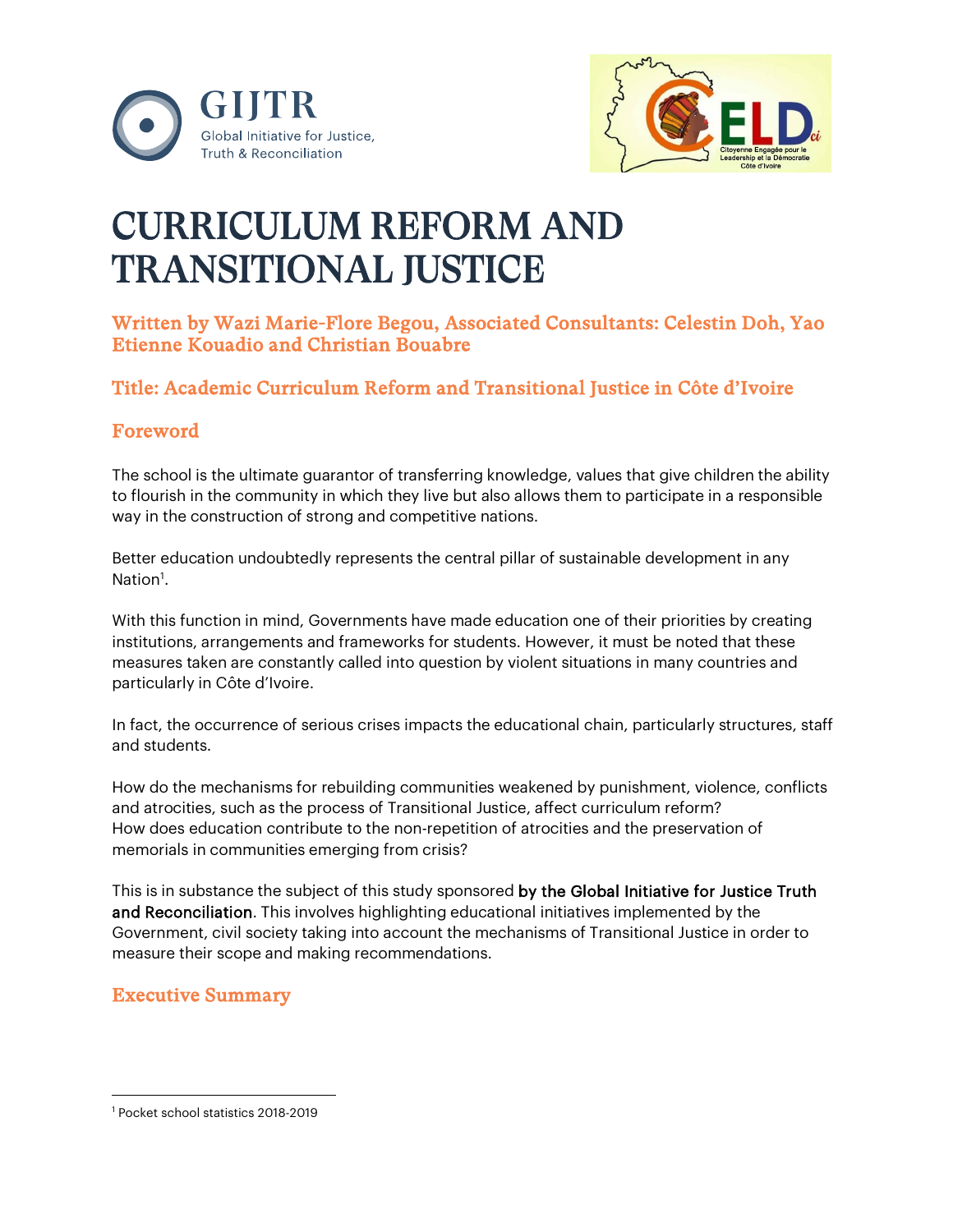



This study is part of the intellectual and methodological capitalization of the reform initiatives of the educational programs and curricula implemented in the context of Transitional Justice<sup>2</sup> in Côte d'Ivoire.

Given the short time for the report to be produced, the research relied on experts who had already worked on the topic with proven experience and influence in the education system. These experts have implemented a rapid data collection strategy. It consisted of documentary research, telephone interviews, informal interviews and visits to libraries.

It emerges from our research that Côte d'Ivoire has certainly carried out several reforms in the education system and curricula since the crises of the 1990s, but they have not really been sufficiently related to Transitional Justice.

And this reflects on the behavior of students who for some reason have no notion of the recent history of their country. This also makes the work of the teaching staff quite difficult, which in most cases does not have a tool to address the Côte d'Ivoire's violent past with students.

The absence of formal guidelines, the lack of educational tools, the process of destroying certain memorial sites are all limitations revealed by data analysis.

It is important to instill a culture of memory in popular consciousness and to put in place structures and mechanisms capable of integrating the history of the violence in the country into the reforms of the educational programs and curricula of young people.



Figure 1: Dialogue session with students as part of a program implemented by Sites of Conscience in 2018 in Côte d'Ivoire.

#### Section 1: Introduction

#### A. Study Methodology

The implementation of this study mobilized experts taking into account the very short time frame for the production of the report. We relied on four essential recruitment criteria: Knowledge of the topic, knowledge of the organization that carried out the study, availability and their actions in the education system and civil society.

<span id="page-1-0"></span><sup>&</sup>lt;sup>2</sup> All the judicial and non-judicial mechanisms put in place to shed light on the violence, provide reparations to victims and consolidate the rule of law extracted from the PRO-GBAGBA Trial Report; JUSTICE IN ORDER?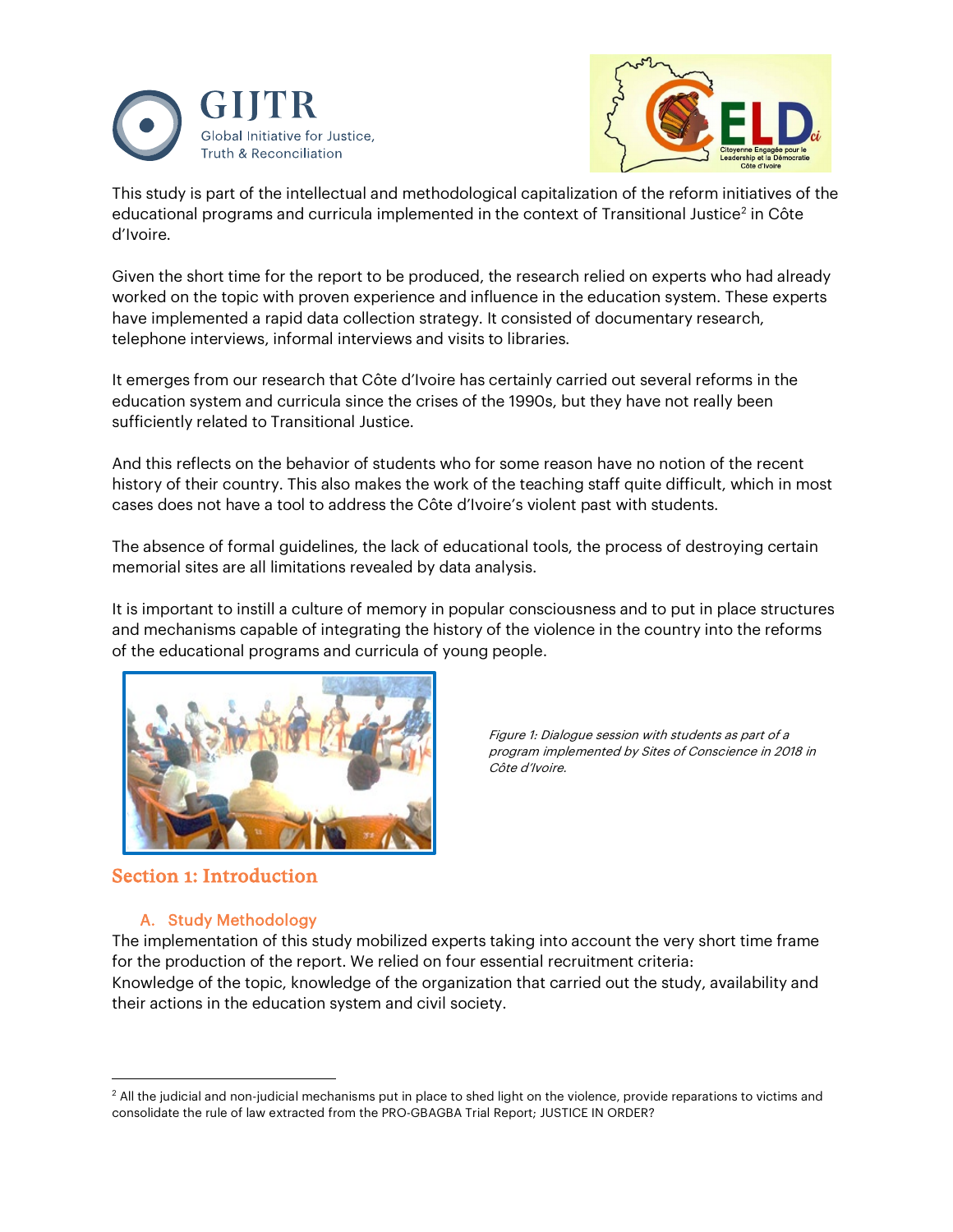



Among the four experts selected for the study is an NGO manager, two high school teachers and an expert from the Ministry of National Education and Literacy. These people have already collaborated on a large number of initiatives as well as those supported by the Sites of Conscience coalition in communities and schools in Côte d'Ivoire. Their availability and their knowledge of the field, the regular holding of the six (6) scoping meetings and obtaining interviews without too much red tape with several players and facilitating documentary research. The information collected made it possible to perform the following analysis.

#### B. The History of Violence in Cote D'ivoire

Côte d'Ivoire is a West African country covering [3](#page-2-0)22,463 km<sup>2</sup>.<sup>3</sup> It borders the Atlantic Ocean to the south, Ghana to the east, Liberia and Guinea to the west and Burkina Faso and Mali to the north. It is rich in its cultural diversity with 60 ethnicities grouped into four major groups: the Gour, Mandé, Krou and Akan[4](#page-2-1).

The history of Côte d'Ivoire has been marred by various types of violence. Among other things, political, inter-community, land and electoral conflicts are noted. These crises have significantly affected the population as well as the education system.

#### Some of the most significant acts of violence in Côte d'Ivoire:

#### The Sanwi Kingdom crisis: 1959-1961

This crisis occurred in the wake of the independence of Côte d'Ivoire.

Based on a land dispute between the Agnis and the Ehoutilés<sup>5</sup>, this conflict would have a bloody outcome when the king of the Sanwi Kingdom requests independence from the Ivorian State. This repression of the Agni people by the Ivorian State has resulted in 2,500 deaths in this area. This conflict will remain latent until 1981 with the arrival of the Pope and my release from prisoners.

#### The Guébié massacre: 1970

In the era of the sole party, Kragbe Gnagbe, a young political figure, presents himself as an opponent of the sole party. The creation of his political party, PANA<sup>6</sup>, will not be to the taste of Felix Houphouët Boigny, the father of the nation. He and his people<sup>7</sup> will be severely punished with the payment for the abuses and nearly 4,000 Guébié deaths<sup>8</sup>.

#### The fight for the advent of the multi-party system: 1990

The aspirations of the population to access Democracy will raise the winds of claims against the sole party in power. This party's three decades long reign will strengthen the protest movements and get students involved in the struggle. The education system will experience its first hard hit. In fact, faced with increasingly uncontrolled violence, in March 1990 the government ordered the

<span id="page-2-0"></span><sup>3</sup> Wikipedia

<span id="page-2-1"></span><sup>4</sup> See the Map of Côte d'Ivoire for the geographical location of these large groups.

<span id="page-2-2"></span><sup>5</sup> People located in eastern Côte d'Ivoire

<span id="page-2-3"></span><sup>6</sup> African National Party

<span id="page-2-4"></span> $7$  The Guébié, people located in the central west region of the country, specifically in Lakota

<span id="page-2-5"></span><sup>&</sup>lt;sup>8</sup> People of Ethnia Bété located in the western region of Côte d'Ivoire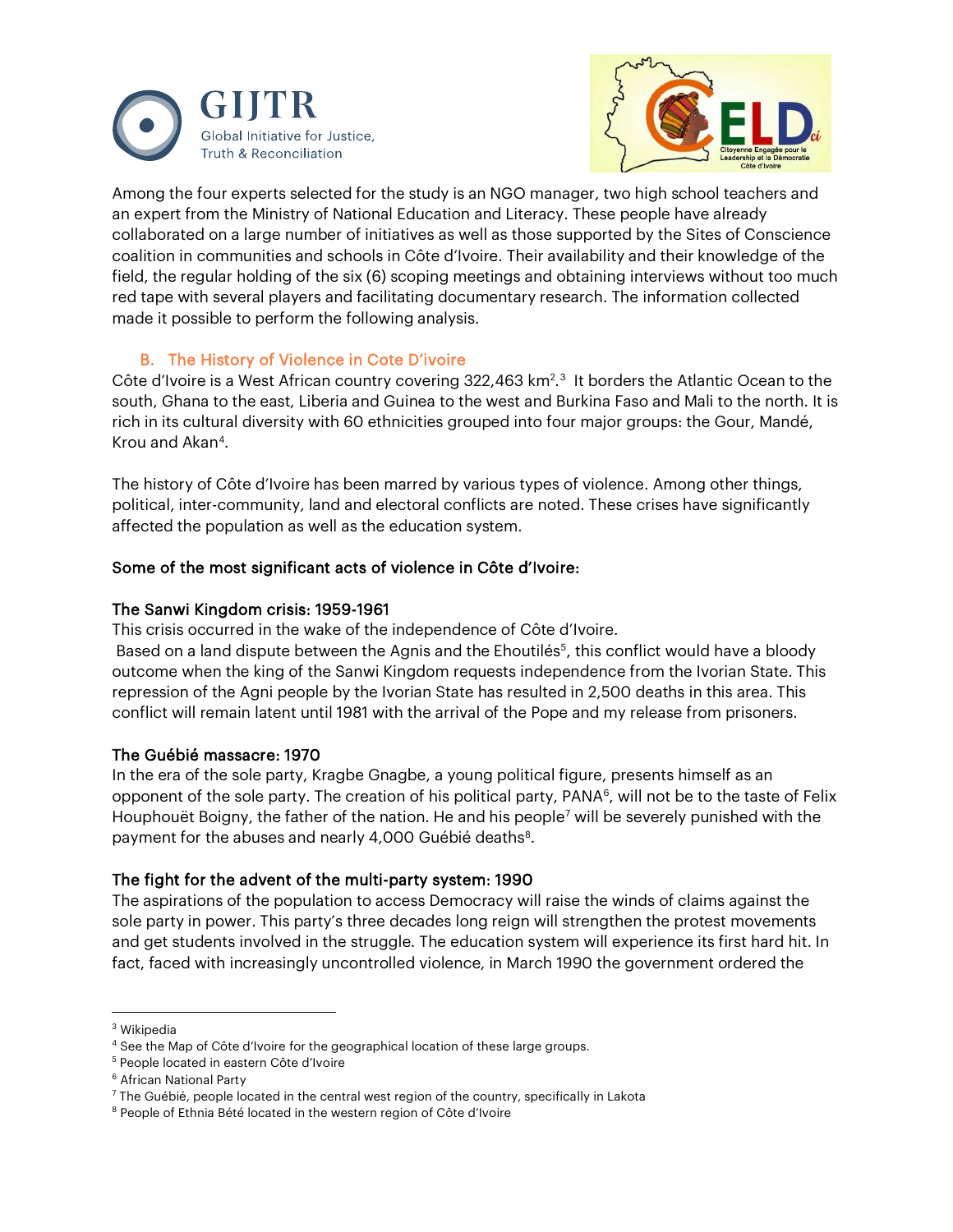



closure of all schools as well as the only university. The school year will nevertheless be saved after 6 months of interruptions

#### The military coup of 1999

The military coup of December 24, 1999 marked the end of the one-party dominance in Côte d'Ivoire. This coup did not go over smoothly. There were several arrests, imprisonment of PDCI-RDA[9](#page-3-0) dignitaries and other consequences were noted.



*Figure2: The map of the split of Côte d'Ivoire with the armed rebellion*

Poorly healed social fractures led to rebellion in September 2022, six months after the National Reconciliation Forum<sup>[11](#page-3-2)</sup>. This war divided the country into two zones. The zone under Government control and the zone under the control of the rebels.

This situation has had a considerable impact on the education system. In fact, the intensity of the violence has caused massive displacements of the inhabitants as well as students and teachers to the more secure Government zone and the closure of schools in the occupied zone. Faced with this situation, the government has taken measures to integrate the flow of students from occupied areas with the Outreach or Temporary School program

#### The post-election crisis: 2010-2011

This succession of crises would experience an implosion in 2010-2011 with the post-election crisis, resulting from the challenging of the results of the presidential election of October 28, 2010 between the supporters of the incumbent president Laurent Gagbo and those of Alassane Ouattara. This widespread crisis throughout the territory officially resulted in 3,000 deaths $12$ . This war was characterized by its degree of atrocities. Systematic attacks and destruction of villages, civilians killed in front of women and children, women raped, people slaughtered and thrown into wells or giant pits. During the interviews, you are still struck by the rather vivid memories of certain atrocious events, among others these people burned alive in a house overnight in Toulepleu. The attack on the Nahibly<sup>[13](#page-3-4)</sup> refugee camp under the watch of the UNOCI reflects how extreme things were during this crisis.

<span id="page-3-4"></span><span id="page-3-3"></span> $12$  Report of the Dialogue, Truth and Reconciliation Commission

<span id="page-3-0"></span><sup>9</sup> Parti Démocratique de Côte d'Ivoire-Rassemblement Démocratique Africain [Democratic Party of Côte d'Ivoire - African Democratic Assembly]

<span id="page-3-1"></span><sup>10</sup>http://geoconfluences.ens-lyon.fr/doc/etpays/Afsubsah/AfsubsahDoc5.htm

<span id="page-3-2"></span><sup>11</sup> In order to create a climate of cohesion between the inhabitants of Côte d'Ivoire, the Government initiated a National Reconciliation Forum from October to December 2001

 $13$  Report of the FIDH/Cote d'Ivoire/Attack on the NAHIBLY camp "An opportunity to render justice"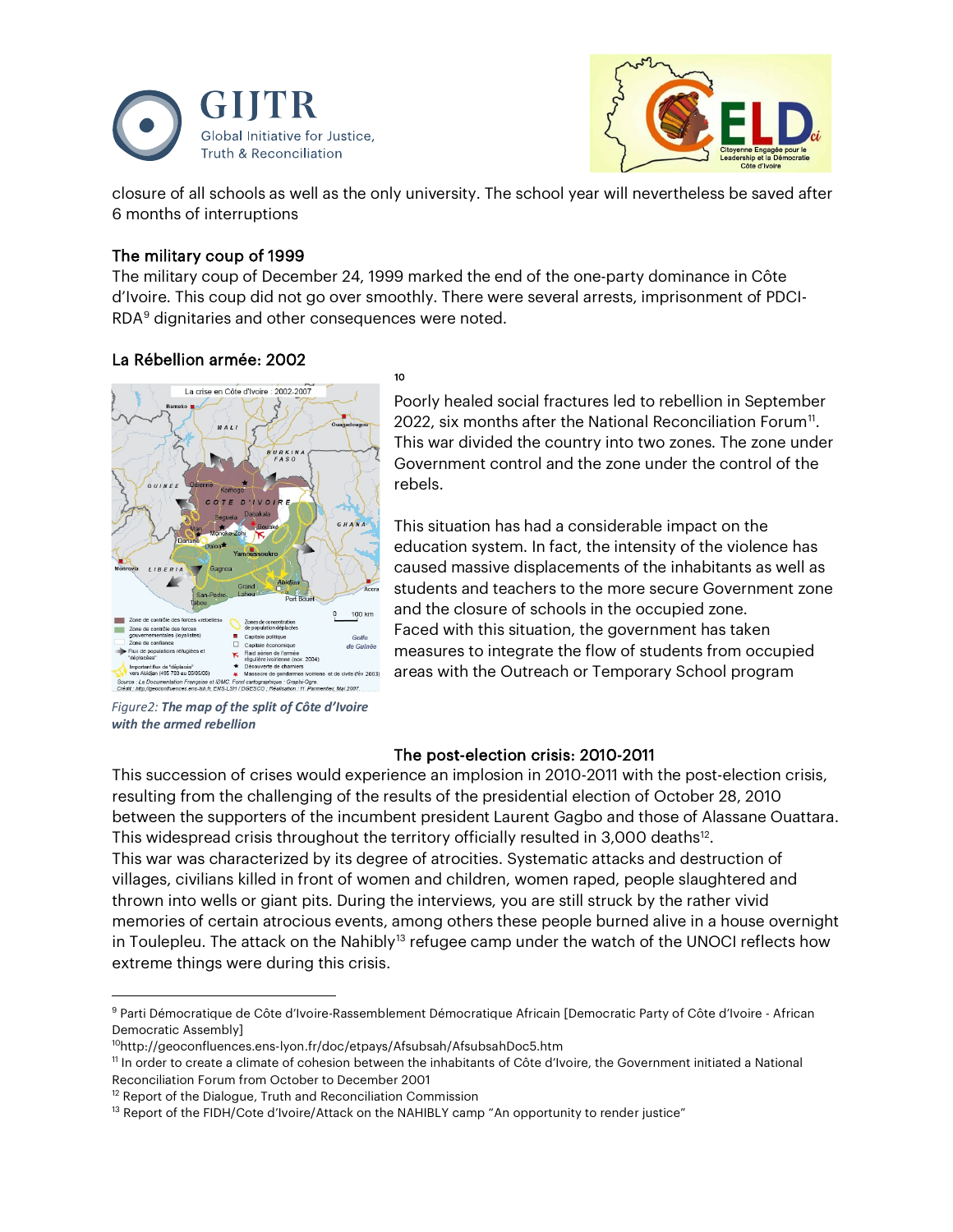



In addition to all these major crises are others which undermine the peace enjoyed by the population, guide their conduct and undermine relations between the communities. In response, education programs focused on a culture of peace have sprung up for communities and young people to ensure that these atrocities are not repeated.

#### C. Ivorian Education System and Academic Curriculum before Reforms based on National Reconciliation

The education sector has occupied a special place in the development policy of Côte d'Ivoire since its independence. It is based on three levels of public and private education (primary, secondary and higher education). Primary education includes preschool, which is organized into three sections, and the six-year elementary curriculum. Completion of the primary education years leads to the certificate of primary and elementary studies. Secondary education includes general education and technical education covering two cycles: the first cycle up to ninth grade and the second cycle, from tenth grade to twelfth grade. At the end of the first cycle studies, the student takes the exam for the first cycle certificate (BEPC). Completion of the second cycle is marked by a baccalaureate diploma organized into series A, C and D for general education and series B, E, F and G for technical education. Two ministers are in charge of this primary and secondary education sector today in Côte d'Ivoire. They are the Ministry of National Education and Literacy and the Ministry of Technical Education, Vocational Training and Learning. Higher education includes public and private universities and colleges.

The curricula in our education system which are intended to be useful to society have evolved taking into account the economic, political and socio-cultural realities of the country. In this evolution, we can distinguish four major stages, namely:

- 1893-1960: Colonial programs with the objective of training subordinate executives for administration.
- 1960-1975: National construction programs focusing on encyclopedia and the traditional teaching method that stimulate and maintain passivity among students
- 1975-1995: This is the period of the nation's development programs with the objective of training human resources to support progress.
- 1995 to present: This last stage is marked by the teaching of a sovereignty program emphasizing the training of responsible citizens instilled with the realities of their country and open to the world. The main guiding principles for education in Côte d'Ivoire during this period are contained in the National Education Reform Law 95-696 of September 7, 1995 relating to education, amended by Law 2015-635 of September 17, 2015. Taking into account the shortcomings of the system until this date and the international context (the millennium development goals), Côte d'Ivoire experiments with a new pedagogical approach which is the skill-based approach (APC) since 2000. It has been gradually applied to secondary education in different cycles since the 2006- 2007 school year. This pedagogical approach affects all primary and secondary education disciplines and emphasizes the appropriation of various resources by students to enable them to solve both academic problems and daily life problems.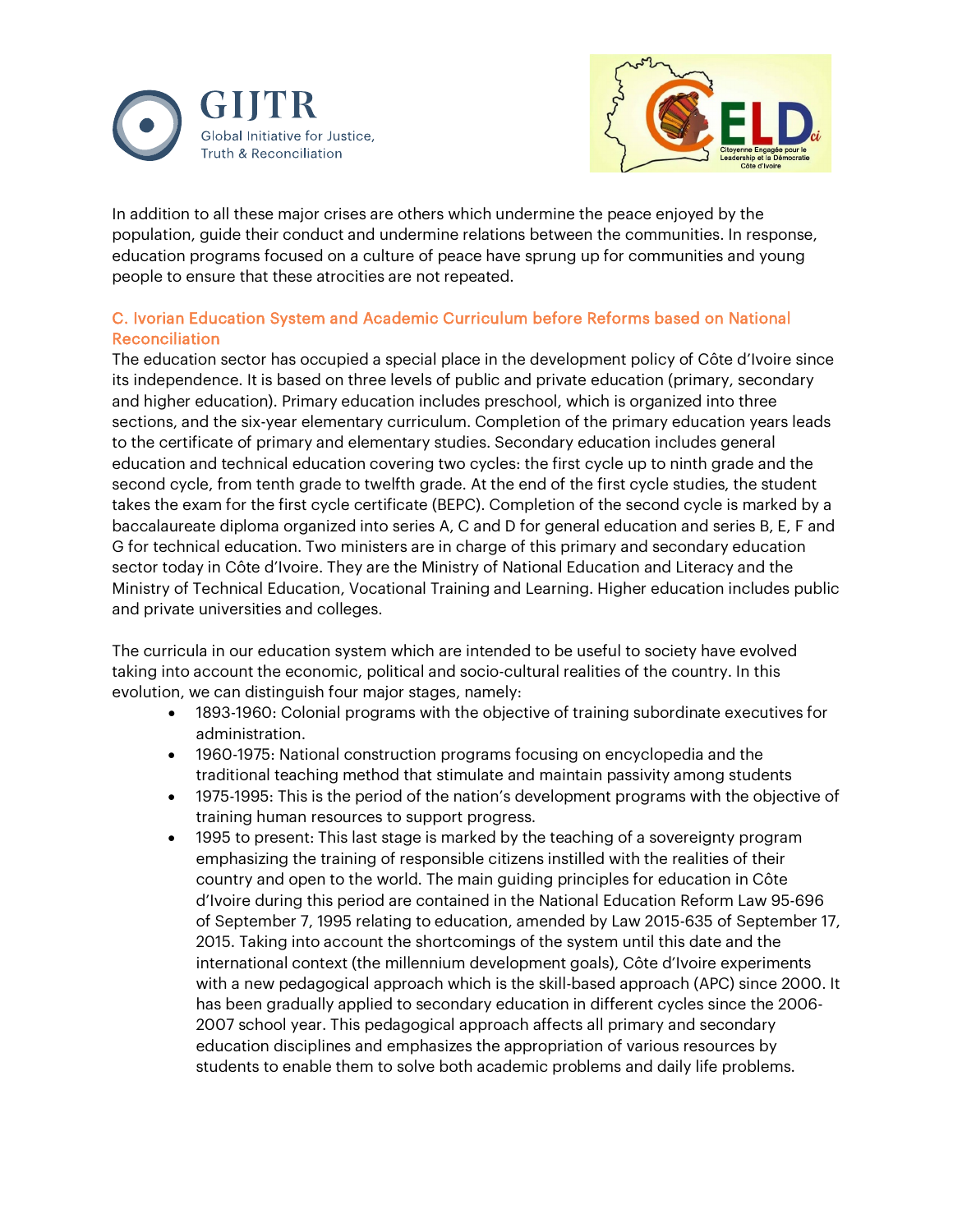



With serious socio-political crises from 1990 onwards, the education system will integrate themes that deal with national reconciliation at the beginning of the 2000s.

#### D: Analysis of Reconciliation Processes in Cote D'ivoire

Faced with the escalation of violence, the Government has established several structures whose action would reduce the risks of resurgence of violence and provide assistance to victims.

Among other things, the Office for Victims of War (Direction des Victimes de Guerre, DVG), created by a decree of the President of the Republic in July 2012, was tasked with designing and implementing the government's reparation policy. Its mission was to identify victims; contribute to the reparation of each victim; and raise awareness among the population with the support of civil society organizations and victim associations on the harmful effects of war. In accordance with this mission, it had to draw up the provisional list of victims, manage the litigation, then establish the final list of victims, which involves the production and effective distribution of victim cards. It was after these different phases that the reparations were to take place. Unfortunately, these activities were suspended with the dissolution of the Ministry of Veterans and Victims of War in November 2012. It was not officially attached to any ministry for several months. In terms of achievement, it carried out activities to identify victims of war, the number of which as of March 2013 stood at 70,000, psychological and medical care for 143 victims, and treatment for victims of violence based on gender, the granting of 200 scholarships, legal assistance to victims, and educational support for students by the Ministry of National Education and Technical Education.

The National Social Cohesion Program (PNCS), an inter-ministerial program officially set up on May 10, 2013 for a period of four (4) years, which aims to consolidate the social fabric, cultivate living together, create the conditions for lasting social peace and find solutions to the major problems that threaten national cohesion. The PNCS has identified several projects to be implemented but has struggled with a lack of funding for the implementation of its projects. However, it provided assistance to displaced persons and refugees to whom the program provided assistance in the reintegration and support of students in the education system. The PNCS is not mandated to carry out individual compensation but rather those of a community nature. In its mission, the PNCS was not focused on victims but rather on all Ivorians, on the community as a whole.

The Observatory for Solidarity and Social Cohesion (Observatoire de la Solidarité et de la **Cohésion Sociale, OSCS)** contributes to strengthening solidarity and social cohesion by developing early warning mechanisms and decision-making tools. Among other activities, the OSCS has led to the finalization of the national solidarity and social cohesion policy which provided for the identification of the damages suffered, the definition and implementation of the policies and mechanisms for compensation, early recovery and rehabilitation of the basic social and economic infrastructures, as well as the strengthening of the operational capacities of the government structures in this area.

The National Commission for Reconciliation and Compensation of Victims of Crises occurring in Côte d'Ivoire (CONARIV), created in accordance with Order No. 2015 of March 24, 2015, with the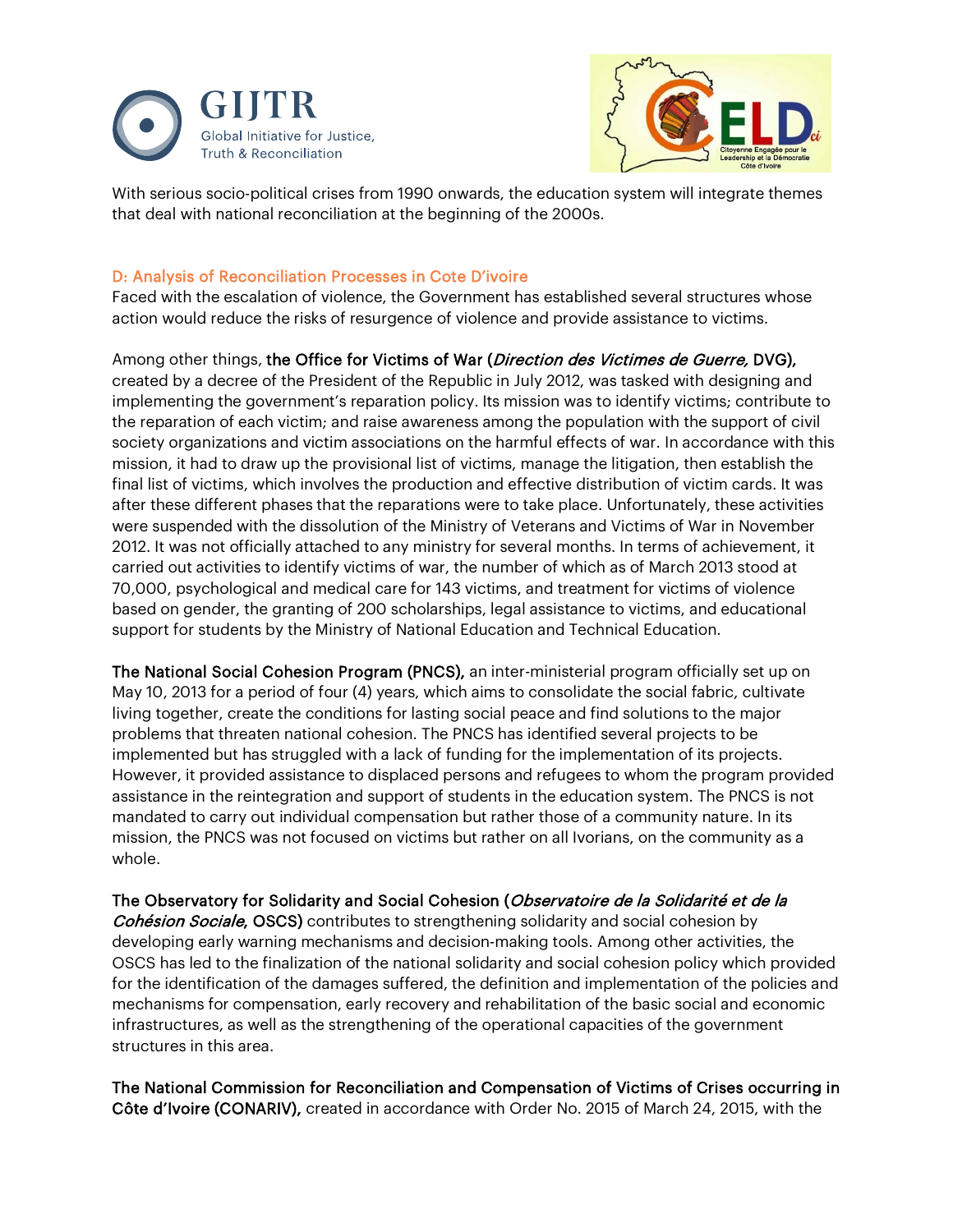



mission of completing the work of the Dialogue, Truth and Reconciliation Commission (CDVR). As such, the Commission was responsible for identifying unrecorded victims and unlisted beneficiaries; proceeding with the census of unregistered victims and of the beneficiaries of unrecorded victims with a view to consolidating a single file; proposing appropriate compensation measures for all victims and all beneficiaries; and repairing the damage suffered or returning property. The work of the CONARIV took place in two phases, in particular the phase of consolidating the victims' file and the so-called victim compensation and return of property, the latter having been entrusted to the National Social Cohesion Program (PNCS). In April 2016, the CONARIV officially submitted its annual report to the Head of State. It appears from this report that out of 874,055 requests for reparations submitted, only 316,954 files were validated, i.e. 557,101 files invalidated for the following reasons: fraud, duplicates, forms not properly completed, victims unable to be contacted and lack of supporting documents.

The Ministry of Solidarity, Social Cohesion and Compensation for Victims (MSCSIV), responsible for continuing the second phase of the activities of the CONARIV through the victim compensation fund provided for this purpose, on the basis of the consolidated file of victims submitted to the President of the Republic. As such, like the PNCS, the mission of the MSCSIV is to participate in the identification of unlisted victims and beneficiaries of unlisted victims as well as in the creation of the single consolidated file of victims of crises occurring in Côte d'Ivoire; participation in the assessment of the damages suffered by victims with a view to determine appropriate compensation; propose, for the validation of the CONARIV with a view to their final approval by the President of the Republic, the measures and procedures for implementing compensation for victims of crises occurring in Côte d'Ivoire; proceed on the basis of the approved report, containing the single consolidated file of victims of the crises that occurred in Côte d'Ivoire, and by means of the Compensation Fund for crises occurring in Côte d'Ivoire, compensation for the losses suffered; and participation in actions to mobilize financial resources with a view to the management and reparation of damages suffered by victims. Since the launch of the pilot phase of compensation in August 2015, the ministry has issued checks and medical and psychological care for 4,500 victims based on the lists provided by the National Commission of Inquiry (NEC) and the former Ministry for Solidarity, Family, Women and Children (Office of Victims of War) and the former Authority for Disarmament, Demobilization and Reintegration (ADDR).

#### Analysis

The various actions carried out by the different structures put in place did not lead to a true reconciliation. This is due in part to the fact that a prominent role has not been given to the education of populations and young people, a lack of truth on events and a lack of collaboration between certain key players. As a result, repeated violence has since been observed in schools<sup>14</sup>. Intercommunity conflicts are intensifying and spreading more widely. Today, election events are moments of turmoil for inhabitants. The 2020 presidential elections were no exception. We also note the emergence of new security threats<sup>15</sup> over the years, which clearly shows the need to strengthen Transitional Justice initiatives.

<span id="page-6-0"></span><sup>&</sup>lt;sup>14</sup> International Coalition of Sites of Conscience consultation mission report from July 14 to July 18, 2017 in Abidjan and Duékoué

<span id="page-6-1"></span><sup>&</sup>lt;sup>15</sup> Terrorist attacks and police station attacks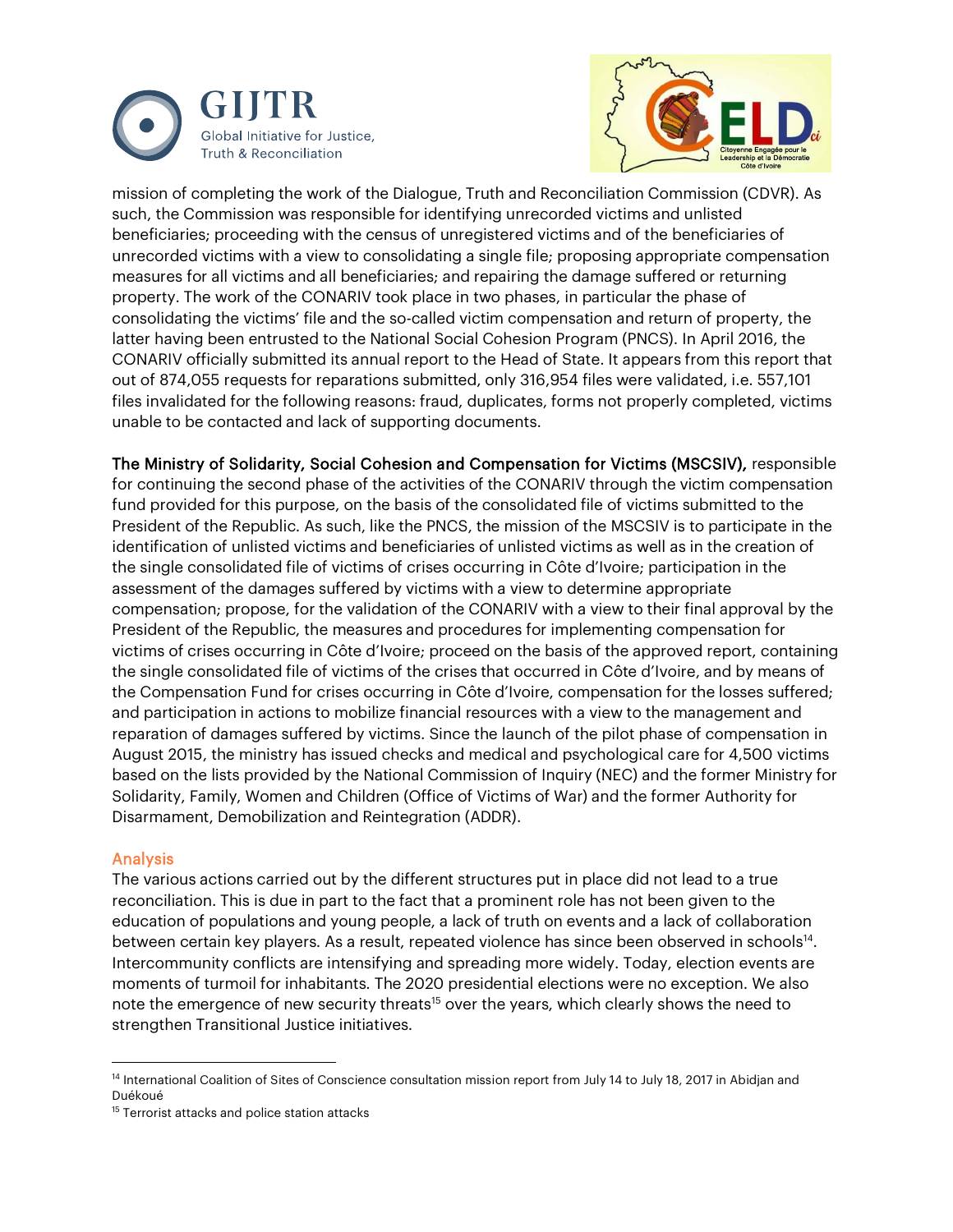



From the above, it is easy to understand that the process suffers from appropriation and ignorance on the part of the various components of society and especially the young generation. There is a need to strengthen transitional justice initiatives with populations and young people for better appropriation.

# Section 2: Reform and Innovations

#### A: Education and Program Reforms Integrating Transitional Justice Mechanisms and Assessment

#### 1- Several formal measures or reforms introduced in the education programs.

The Côte d'Ivoire has experienced a period of socio-political unrest that has been exacerbated since the early 1990s. This unrest would reach an unprecedented level in 2010 with a war, stemming from the post-election crisis. Violence and numerous human rights violations during events have deeply divided Ivorian society. This is why, since the end of this post-election crisis in 2011, a wide-scale national reconciliation policy has been defined and initiated by the authorities in order to re-establish a climate of peace and cohesion, crucial for the development of the country. In this reconciliation policy, education plays an important role, with regard to the reforms of teaching programs integrating themes of transitional justice.

To this end, we indicate that the major reforms or measures in education are based on Law 95-697 of September 7, 1995, which will be amended by Law 2015-635 of September 17, 2015. For the most part, the reform law of 1995 provides for the free education of students in all public institutions, with the exception of social benefits and costs relating to textbooks and other school supplies. As for the law of 2015, it stipulates that schooling is mandatory for children of both sexes aged six to sixteen years and also that the state has an obligation to support them within the system. In accordance with the provisions of these laws, several actions have been taken by the authorities.

#### These include:

The continuation of the policy of improving the schooling rate in general and especially that of young girls since 1993 who benefited from the support of the AfDB (African Development Bank) The policy of setting up temporary schools following the outbreak of the armed rebellion in September 2002. This crisis, which led to the country being divided into two parts, led to the massive displacement of populations, particularly students from the northern zone, under the control of the rebellion towards the government-controlled zone in the south. In order to allow these thousands of students to still benefit from training and education, outreach or temporary schools (second schools) have been created in public and private institutions that already exist. The policy of improving capacity by building schools and classrooms as part of the various development programs created since the end of the post-election crisis of 2010-2011. The integration of transitional justice themes into teaching programs in elementary and secondary schools in several disciplines, including in History, Education on Human Rights and Citizenship (EDHC). These include the themes of truth, justice and forgiveness.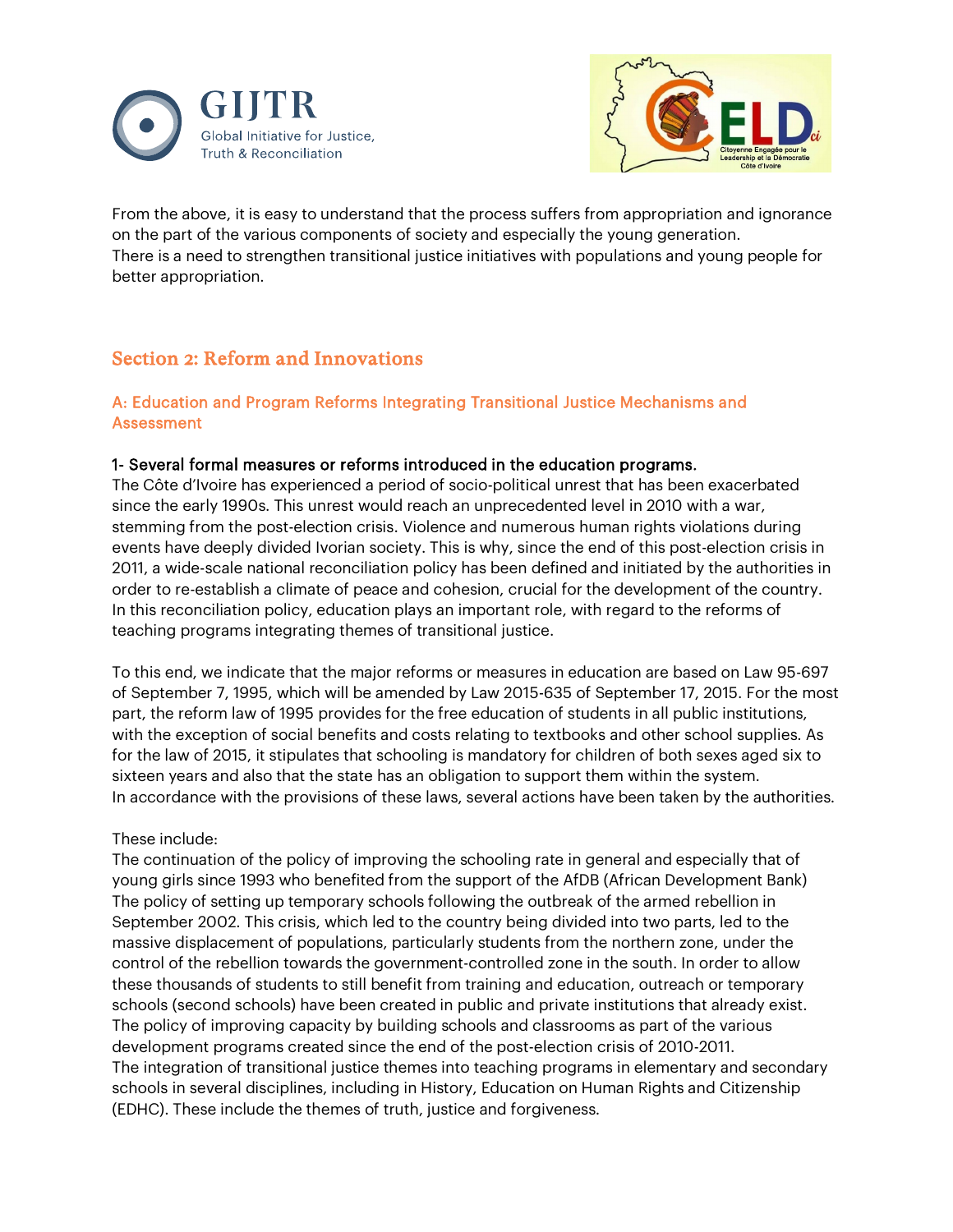



The policy of distribution of school kits in primary schools by the Government in accordance with free education.

The student registration policy, a tool for managing and handling enrollment since 1996. The policy of developing an inclusive school to take into account young people with disabilities. Implementation during the COVID-19 health crisis of "my school at home", a remote teaching program broadcast via television and radio. This experience led to the development of a national remote teaching strategy. The establishment of an Award for strategy. Excellence granted by the President of the Republic, which rewards the best baccalaureate holders by granting scholarships to prestigious schools and universities in the West. Etc.

#### 2- Assessment of these measures.

The execution of these measures or policies listed above had a positive impact on the Ivorian education system.

In fact, the attendance rate, which was 77% in 2013, according to the sources of the Ministry of National Education) increased during the 2016-2017 school year to 91% according to the National Institute of Statistics.

This rate even hit 99% for young girls. Furthermore, even if the infrastructure remains insufficient, Côte d'Ivoire has increased its capacity in recent years. For example, during the 2011-2018 period, we recorded the construction of 30,621 classrooms in preschool and primary schools, 242 secondary schools, 02 (two) initial teacher training establishments (CAFOP) and 07 (seven) technical and vocational education institutions. With the free kit distribution policy, the State is thus achieving its objective of education for all, as demonstrated by the school attendance rate. The success of the student registration measure and the excellence award are also realities in our system.

Despite these advances related to reforms in recent years, significant challenges remain to be met.

These challenges include:

The increase in capacities in order to improve the quality of the system. In fact, the evolution of the academic offering is not yet consistent with the high educational demand. The excessive numbers in the classrooms (100 or even 120 students per class sometimes instead of 45 according to international standards) are the immediate consequence of this situation and constitute an obstacle to better learning.

Being able to appeal to the sensitivity of young people with the teaching of the themes of transitional justice, in order to put an end to the cycles of violence in Côte d'Ivoire. With the latest violence linked to the 2020 presidential elections, to say the least, young people have not yet appropriated their values and invested them in their daily lives.

Support the development of textbooks, particularly for first and second cycle studies to support the teaching of the themes of violence, atrocities and Transitional Justice concerning Côte d'Ivoire. In fact, the implementation of the APC (Skill-Based Learning) curriculum since 2000 has not been accompanied by the appropriate textbooks.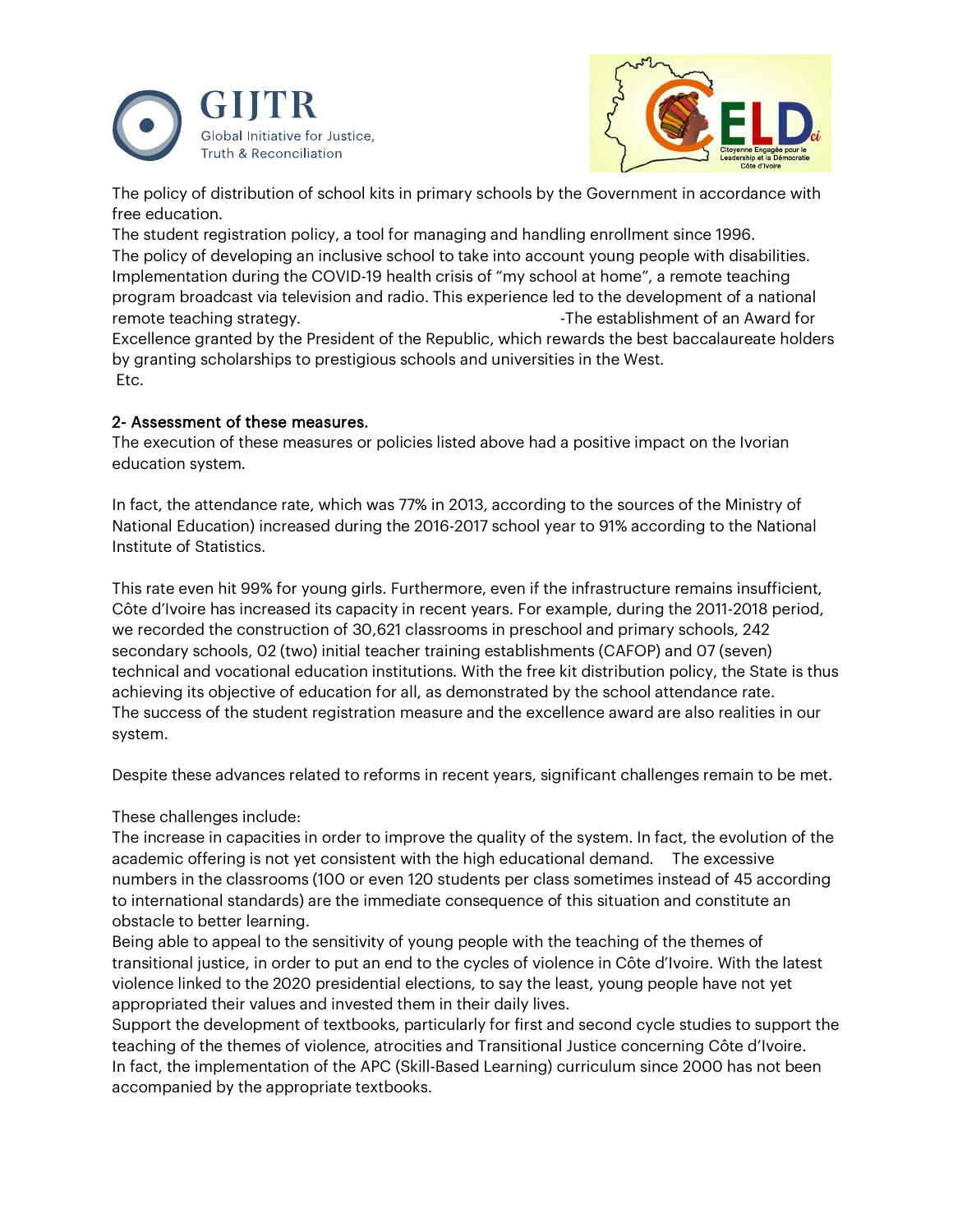



#### B: Role of Teaching History and EDHC in Promoting Human Rights in the Curriculum

One of the purposes of the Ivorian education system is the training of citizens who respect human rights, capable of taking ownership of the values of justice, ideas and behaviors specific to a democratic regime and society. And this, through teaching, learning and evaluation focused on promoting the values of democracy.

History, as a discipline in the field of the social universe as well as Education on Human Rights and Citizenship (EDHC) contributes to achieving this purpose. The importance of history is then undeniable in promoting the mechanisms of Transitional Justice since it is the key to understanding the present, but also a factor of social integration, tolerance and reconciliation. Thus, with regard to the curricula in general secondary education for the disciplines of History and EDHC, in recent years, we can maintain that Côte d'Ivoire has integrated the mechanisms of transitional justice into the teachings. Our remarks are based on specific references that are: For fourth level students (students aged fourteen or so), the third lesson on the first topic is entitled: Mechanisms for the prevention and resolution of conflicts among the people of Côte d'Ivoire.

The content provided for the teaching of this lesson is multifold, in particular, knowledge of prevention mechanisms; knowledge of the means of conflict resolution; the proposal of peace promotion activities.

For sixth level students (students aged twelve or so), the third lesson on the first theme is entitled: Sources of information and human dignity in times of war or violence. From the content to be covered in this lesson, we have the identification of infringements of human dignity and knowledge of the bases of international humanitarian law (IHL).

In EDHC, the primary and secondary school curricula are taught to students ranging from the age of 06 and 16, with many topics focusing on the principles of human rights, children's rights, social cohesion and human dignity.

Through these few references in the teachings, it is the themes of truth, non-violence, justice and tolerance relating to transitional justice that young people discover and are led to appropriate with the education system in force. However, the concepts discussed do not touch upon the Côte d'Ivoire's own violent past. This makes these notions abstract in the eyes of students and young people who find it difficult to grasp them.

C. The Informal Initiatives aimed at Promoting Truth, Non-Recurrence, Peace And Reconciliation Several initiatives have been conducted in Côte d'Ivoire for the benefit of young people and their families in the communities, but very little with respect to schools.

In terms of civil society, our research focused on the work carried out by the International Center for Transitional Justice (ICTJ) in Côte d'Ivoire.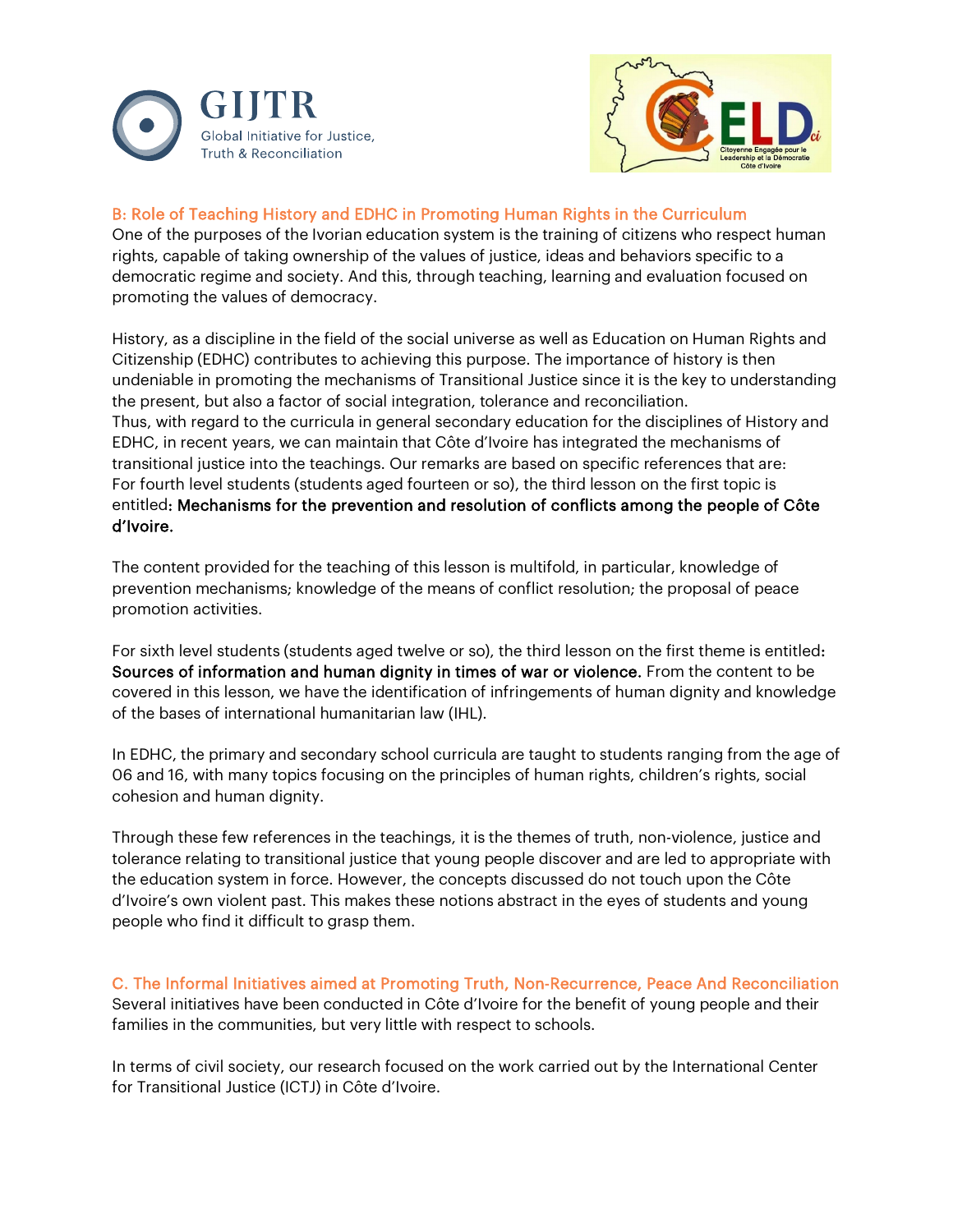



In fact, the hearings conducted by the Dialogue, Truth and Reconciliation Commission in Côte d'Ivoire did not take into account the issue of children who were victims and impacted by the crisis. To overcome this hurdle, the ICTJ has set up a youth organization network to give children the floor. Thus the Action, Justice and Peace Network (RAJP) was born with 15 youth organizations from various backgrounds within it.

The aim of this network was to promote justice and peace in Côte d'Ivoire through the pillars of Transitional Justice. In particular: the right to know, the right to justice, the right to compensation, the right to guarantees of non-repetition.

Several activities have been carried out with other young victims in the different communities across the country. Thanks to these initiatives, young people in the communities were able to fully participate in the process of transitional justice in Côte d'Ivoire. Young people in the communities were able to share their experiences with the crisis, raising awareness through social media and local radio stations, and musical works marked the actions of this network.

Initiatives that have emerged in the artistic community have also contributed to this process of spreading peace through the communities through the organization of a peace caravan.

In 2012, artists of all stripes got together and traveled through the communities affected by the crisis. During this caravan featuring the awareness-raising initiative, food and non-food donations to the victims, and giant concerts calling for peace were offered to the populations.

The implementation of Peace Clubs in high schools and middle schools by the West African Network of Young Female Leaders in Duékoué, Man and Toumodi. These peace clubs aim to make students stakeholders for peace in their environment and ultimately to stimulate a new generation that ensures the non-repetition of atrocities.

#### D: The Sites of Conscience, Government and Civil Company Initiatives for Teaching Atrocities of the Past

In Côte d'Ivoire, International Coalition of Sites of Conscience has implemented the Violence Prevention project through Education, Memorials and Dialogue in Côte d'Ivoire. This project was quite specific and original in its approach.

In fact, this initiative aimed to develop a participatory approach and intergenerational dialogue programs to address the atrocities of the crisis and their impact on young people, women and communities.

In fact, in 2017, the Ivorian Observatory of Human Rights (OIDH) with the support of Sites of Conscience carried out a cross-functional project that took into account victims, women, young students and young people outside the school system.

This initiative was a high impact project because it required the participation and collaboration of the Ministry of Social Cohesion, Women, Family and Children and the Ministry of National Education.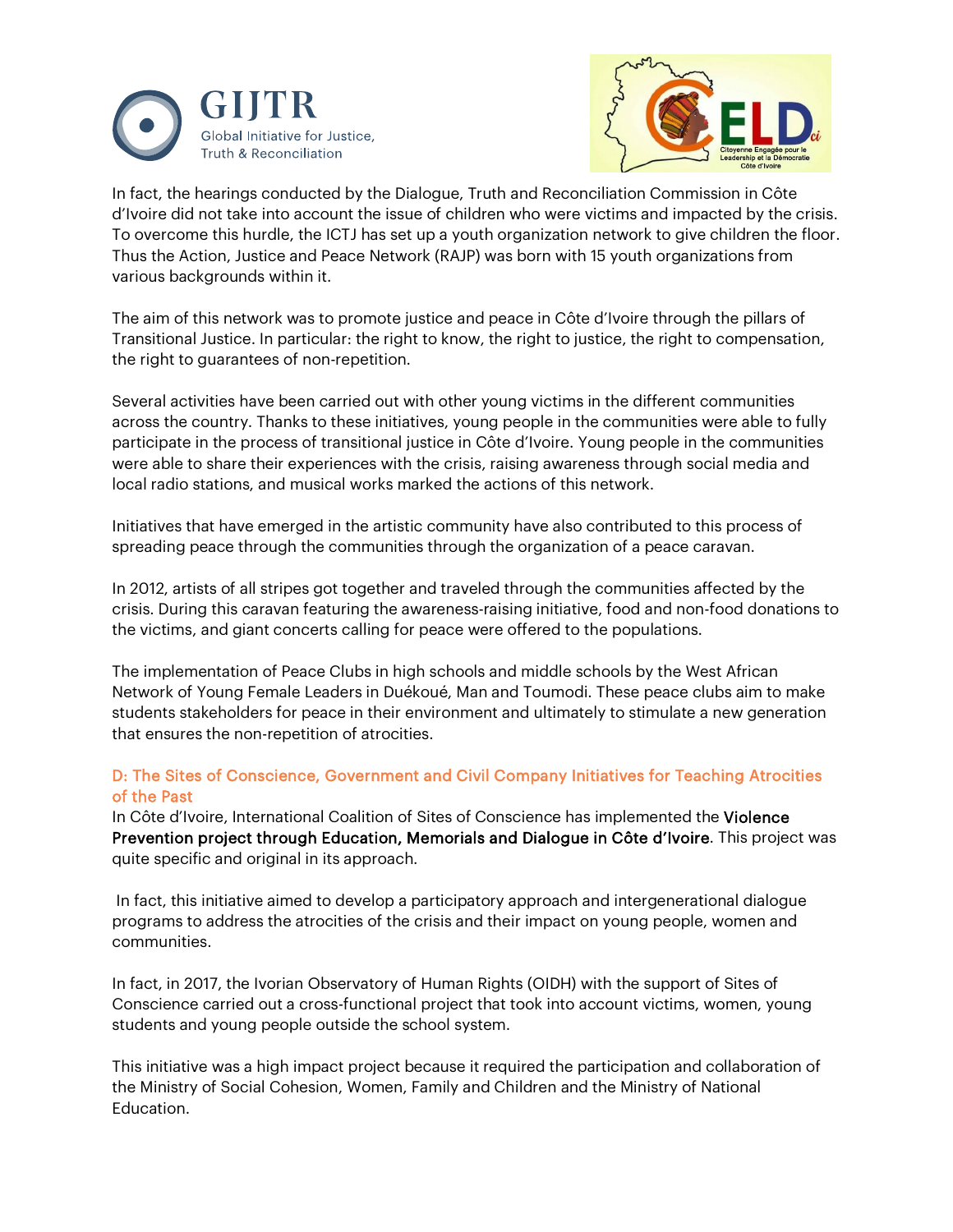



The various project activities, the Body Mapping Workshop, the dialogue sessions organized in communities and schools have enabled each beneficiary of the project to build and share their story and that of their community in relation to crises.

Note that initiatives aimed at teaching the atrocities that have occurred in Côte d'Ivoire. Local stories are almost non-existent. No initiatives by the government or civil society are in line with the production of manuals on the atrocities that have occurred.

#### E: Evaluation of the Youth Education and Violence Prevention Project

The "Preventing Violence Through Memory, Dialogue and Education in Côte d'Ivoire" project initiated in Côte d'Ivoire by the International Coalition of Sites of Conscience (ICSC) in Côte d'Ivoire had several components, including "Youth Education and Violence Prevention".

Following the violence that has occurred in our country in recent years, the realization of this project in secondary schools has shown successes but also revealed challenges. In terms of successes, we noted the following points:

The involvement of beneficiaries in the development of the project.

For the implementation of the project, a needs identification mission was held, which made it possible to better understand the challenges of the education system and to adjust the project according to reality.

This has materialized in the choice of priority schools and during the dialogue sessions teachers have to choose the topics based on the realities of each school.

-Preparation of facilitators

Before the Dialogue sessions, facilitators have completed a training session, which allowed for a better adoption of the project. This promoted good targeting of participants, the proper holding of meetings and especially group management during meetings.

Despite the rather sensitive and direct topics addressed by the various groups, no incidents were recorded.

The strong mobilization of targets, namely the students for whom this project is intended. This mobilization is related to the knowledge and know-how of teachers who have been involved in the implementation of said project. They managed to get the students to join this project through the coordination of dialogue sessions.

The active involvement of stakeholders. This project has brought together different parties, including: the ICSC, the Ivorian Observatory of Human Rights (OIDH), the Ministry of National Education, the Heads of Institutions, Teachers and Students and the Ministry of Solidarity, Social Cohesion and the Fight Against Poverty (Ministry of Reconciliation). Each of these parties has perfectly fulfilled its mission in view of the relevance of this project in the current context of Côte d'Ivoire.

The organization of this project evaluation workshop in Kigali, Rwanda. This workshop, held from October 27 to 30, 2018, allowed participants to discover successful experiences in the culture of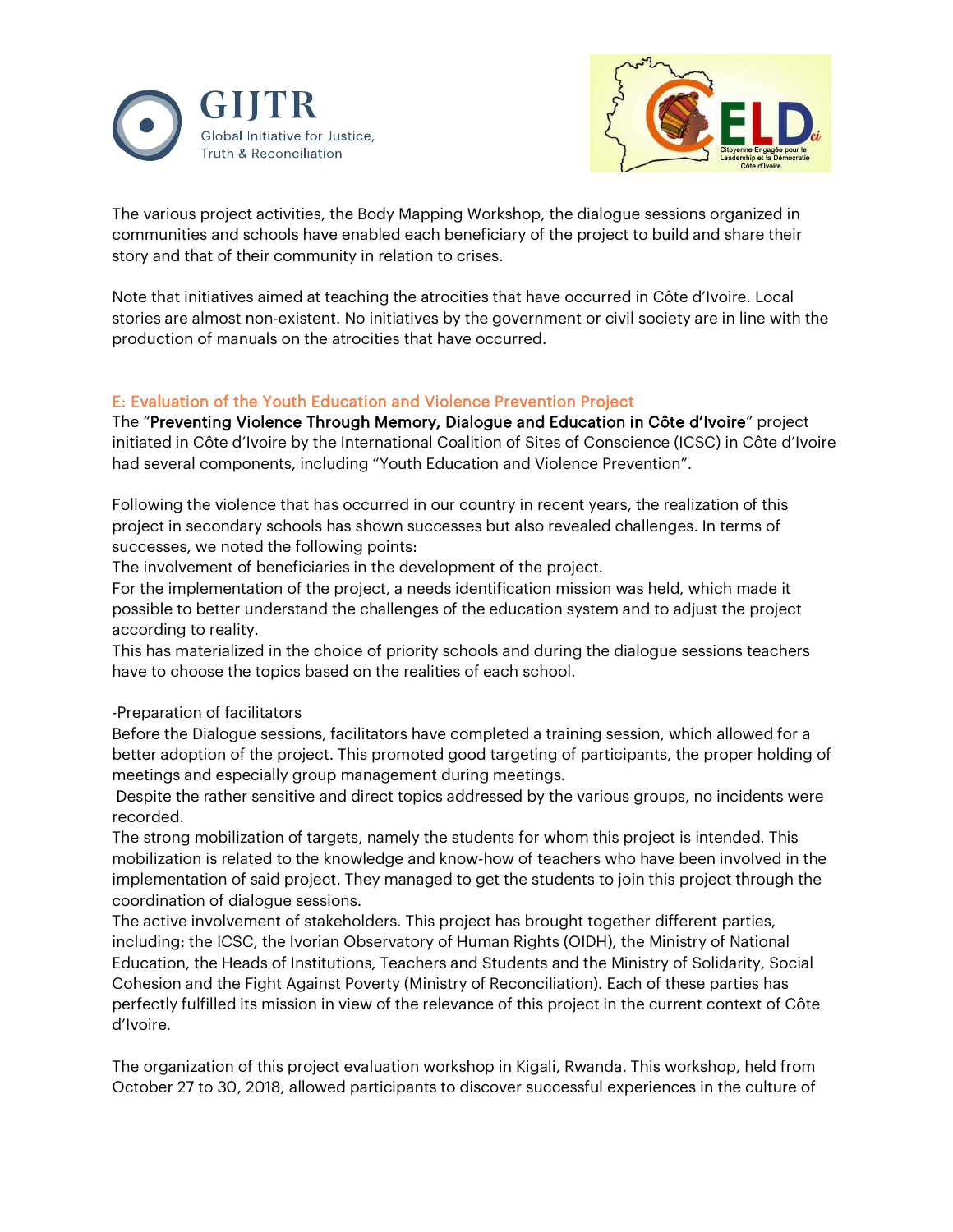



nonviolence and implementing transitional justice in other countries in Africa and elsewhere in the world.

#### As part of the challenges to be met as part of this project, we note, among other things:

Taking into account a larger number of beneficiaries of this project.

In fact, this project covered only five institutions and only involved fifteen (15) to twenty (20) young people, i.e. seventy-five (75) to one hundred (100) participants. Given that we know that the demographic weight of this youth in Côte d'Ivoire is around eleven million<sup>[16](#page-12-0)</sup> (11,000,000) students, it would be ideal to reach more people if we want actions with an impact.

### The long-term commitment of this project

This violence prevention project through memory, dialogue and education only covered two school years (2017-2018 and 2019-2020) with two different partners. This reduced timeframe does not make it possible to have an impact on society and did not promote added value to the project in its implementation in schools.

### The limitation of financial resources

The very limited budget did not allow for true monitoring of the project by the other stakeholders, among others the Ministry of National Education and civil society partners working on the same issue.

# Section 3: Lessons, Reflections and Recommendations

### A. Lessons and Reflections

From the analysis of the successive reforms undertaken by the State of Côte d'Ivoire in the field of education and the different outcomes experienced by the implementation of these reforms, we can draw several lessons and reflections, a few of which we present below:

#### The adequate training of teachers, coaches and supervisory staff and their availability in sufficient numbers promotes the achievement of the purpose of the reforms.

This reduces the number of students per class and increases the efficiency of teachers, coaches and staff by reducing the student/teacher and student/staff ratio. The reforms introduced are therefore more likely to achieve the objectives set. Because the authority of teachers and any sort of supervisory staff is reduced when the ratio is too high. The large number of students in schools is not likely to facilitate their close monitoring because it increases the risk of carelessness and therefore violence.

#### The inadequacy or non-existence of clear rules or regulations governing reforms does not allow their uniform and strict implementation.

In fact, program reforms are not always accompanied by clear guidelines or instructions regarding their implementation, in particular with regard to the methods by which new content should be

<span id="page-12-0"></span><sup>&</sup>lt;sup>16</sup> 2020 Ivorian Education System Statistical Analysis Report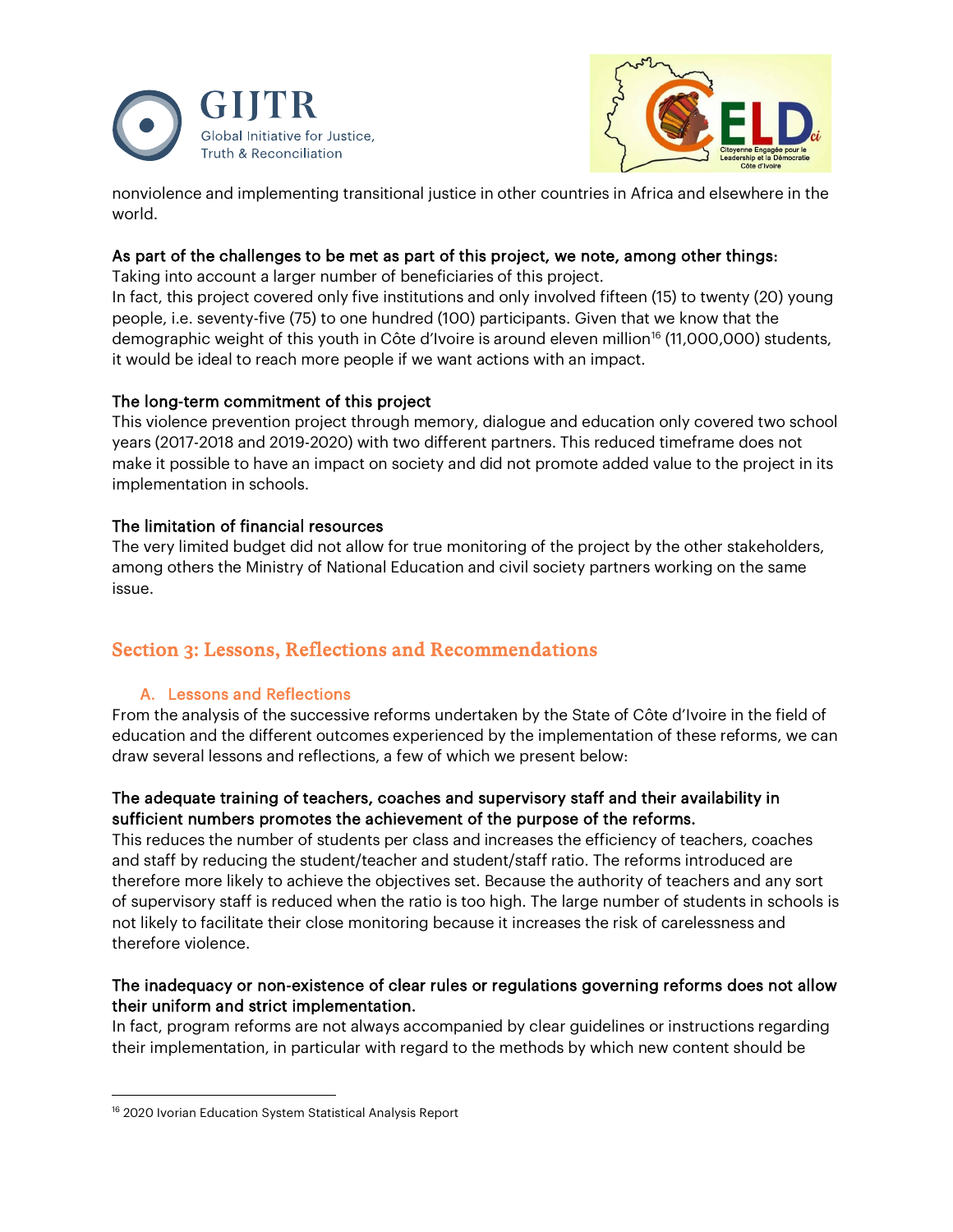



transmitted. Each teacher therefore acts according to their own understanding. The content is therefore not taught in a uniform manner. This reduces their impact.

#### Organizing extracurricular activities involving students helps ease tension and the learning climate in schools.

Activities designed to promote peer training are often appreciated by students. This increases the chances of achieving their objectives. Experience shows that the school environment is calming down and the tensions between students and between them and their teachers or authority figures are diminishing, or even disappearing when students are empowered and understand the merits of the activities carried out.

#### Non-existence of "sites of conscience" in Côte d'Ivoire

Incidences of violence, atrocities and repression have in fact colored the history of Côte d'Ivoire. Despite this fact, there are really no memorial sites serving as a mechanism for preventing violence and which guarantee the non-recurrence of atrocities.

Monuments have been erected, however they suffer from not being acknowledged or respected by all populations (political party, social groups). In reality, each power in place builds these monuments according to its own leanings. Thus, the creation and management of monuments does not facilitate their use by the education system.

#### Lack of a citizen culture focused on preserving memory initiative sites in Côte d'Ivoire.

In Côte d'Ivoire, the people, even decision-makers, are not sufficiently aware of the importance of preserving certain stories or places of violence.

In fact, in the transitional justice process, the question of the truth has been one of the strong aspirations of the people. To date, the people still do not know what actually happened and to what extent the 2010 crisis has impacted the people.

Also, the reconciliation initiatives implemented by governments and other organizations focus on "the idea of moving forward, peace, living in harmony" so as not to relive the atrocities without, however, relying their non-recurrence strategies on the facts that led to the break to begin with. Even places where atrocities have taken place tend to disappear in plain sight.

This is the case of the Nahibly refugee camp in Duékoué. Today, this site has been razed to make way for a real estate development.

It remains urgent to raise the need for the preservation of such sites in the minds of the people for the education of our youth and for the reconstruction of a country emerging from crisis. Strong partisan sentiment within communities guides the history of violence. For this same reason, there may be various interpretations.

#### The involvement of a greater number of stakeholders in the development of reforms for educational programs and curricula is the guarantee of greater success in their implementation.

When some players are not involved enough in the development of reforms to understand their necessity, they adopt attitudes of indifference, distrust or even opposition. This is not likely to promote the achievement of the expected results. But when teachers, mentors, parents of students, the students themselves, religious and traditional communities, NGOs, technical and financial partners, etc. are associated with and understand the merits of reforms, they are more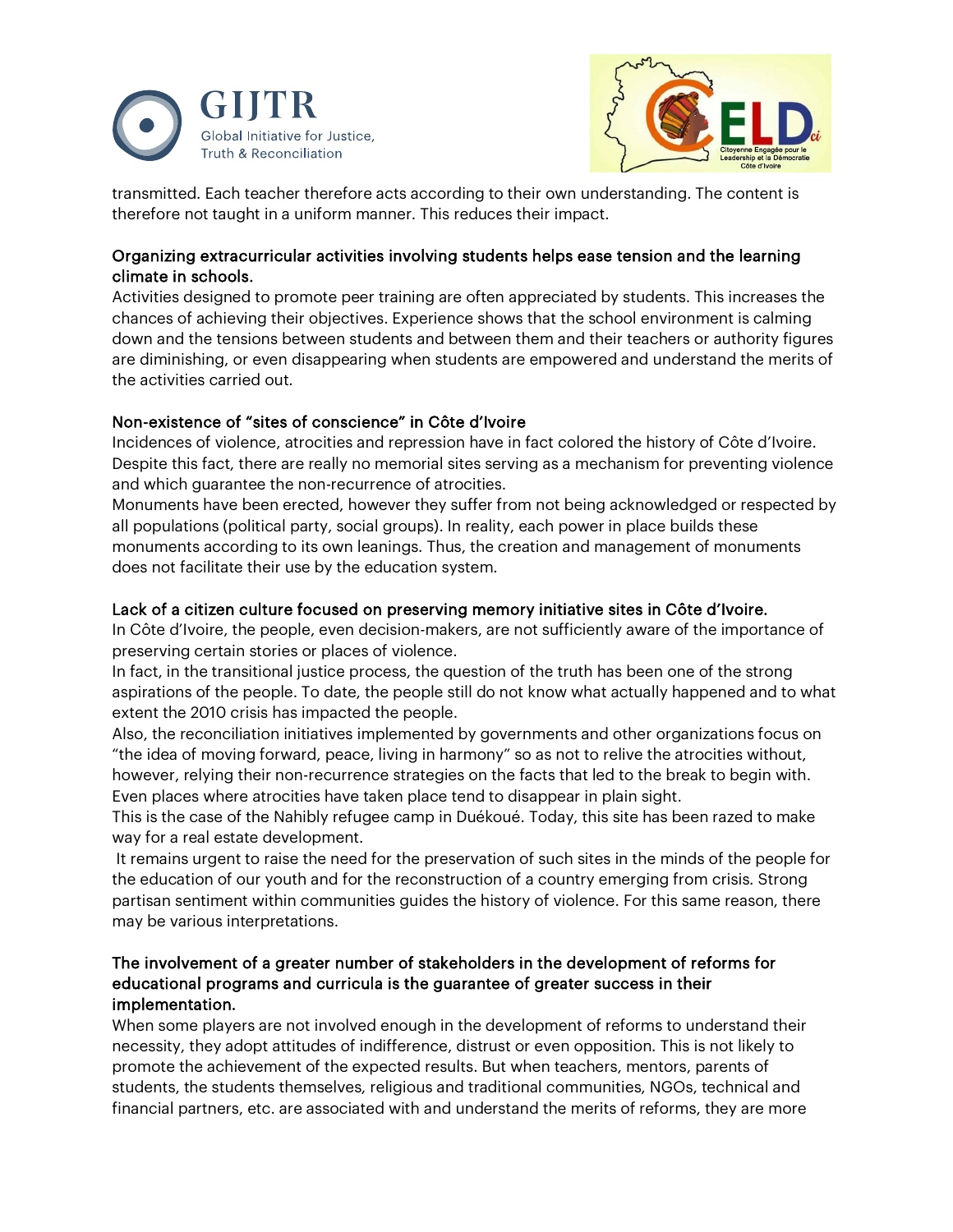



active in supporting government actions, in terms of awareness, mobilization, control and monitoring, etc.

Some informal initiatives have had a more positive impact thanks to the government's institutional support. In fact, awareness-raising campaigns through sports activities, caravans and other festivals for peace and reconciliation were conducted in schools and allowed to ease tensions in certain establishments thanks to the authorizations granted by the school administration. Because students, teachers, mentors and parents - the main targets - consider informal initiatives as entertainment activities and poorly perceive the educational objectives when these initiatives do not have institutional support from the educational authorities.

As with government actions, the success of informal initiatives often carried out by NGOs and other associations depends on the understanding that the targets have of these activities and their effective involvement. The sustainability of these actions depends on the level of adoption by the beneficiaries. Otherwise, these initiatives, even if they have been very successful, will not take root over time and will not survive the withdrawal of the partner.

Furthermore, many other actions initiated by NGOs have had a limited impact due to the reduced number of targeted establishments and the time allotted for implementation. This is very often linked to the budgets allocated by their partners.

In order for certain behaviors to be permanently established as habits, it is necessary to cultivate them over a more or less long period and to implement them on a larger or smaller sample. Promote project-program execution in order to guarantee proper adoption of the project by the beneficiaries and the various stakeholders in order to ensure good sustainability. Set up meeting and exchange links between the various project stakeholders<sup>[17](#page-14-0)</sup> for better monitoring. This involves the availability of an adequate and flexible budget.

#### B. Recommendations

Schools are likely to be impacted by all kinds of crises and not just those related to violence. Natural disasters (earthquakes, floods, volcanic eruptions, etc.), health crises (epidemics or pandemics) may also disrupt or even interrupt the smooth running of schools. To do this, the various entities should give themselves the means and always be ready to provide appropriate and effective answers, the principle being to ensure the continuity of education. Thus:

#### Governments and Boards of Education:

Implement mechanisms capable of ensuring the resilience of the education system by developing, for example, remote learning strategies.

In 2020, when the COVID-19 health crisis hit, several countries did this. Côte d'Ivoire has tried it successfully. On this basis, a National Strategy for Remote Education is being developed by the Ministry of National Education and Literacy.

Train system stakeholders on the topics related to education in crisis, set up a fund to acquire teaching and learning materials, build temporary reception centers, etc. in the event of a crisis. Create and train a network of teachers capable of providing a rapid and appropriate response in a crisis situation,

<span id="page-14-0"></span> $17$  Financial and technical partners, beneficiaries, authorities, etc.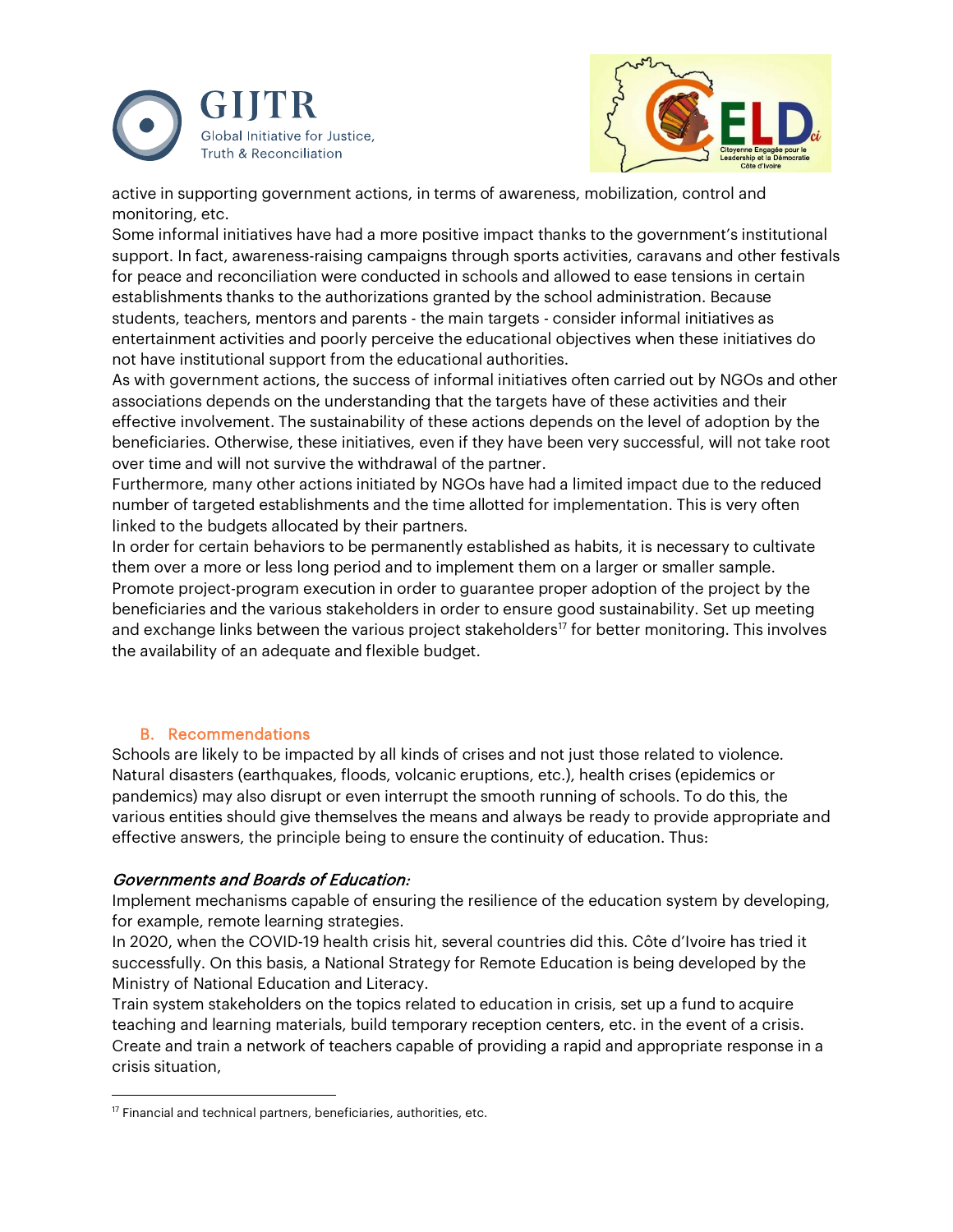



Include modules related to school management in crisis situations in the curricula of teachers in training and students,

Create a department responsible for memorial sites in the education system,

Work on the preservation and dissemination of memorial sites,

Pass a law that governs the creation of memorial sites and monuments,

Create a memorial in Côte d'Ivoire that traces the history of violence in Côte d'Ivoire.

#### Civil society organizations:

As part of their mission to complement government actions, civil society organizations will have to develop humanitarian aid actions and mobilize technical and financial partners to carry them out. Promote the importance of memorial sites in the education system;

Advocate for the inclusion of memorial sites in the education system,

Encourage stakeholders to mobilize around the issue of memorial sites in the education system. Lead decision-makers to understand the need to keep track of violence, atrocities and repression that have colored the country's history for future generations Encourage memory site clubs in schools

#### International organizations and institutions

Supporting governments and civil society organizations in the implementation of programs and projects aimed at ensuring the continuation of education in the event of a humanitarian crisis. The expected support may be financial (provision of funds), material (provision of teaching and learning equipment and materials) or technical (provision of expertise) in matters of education management in emergency situations, etc.

Support the construction of memorial sites with regard to other experiences,

Support the development of a directive on the creation of memorial sites that encourages Governments to integrate them into the education system.

Support the creation of memorial clubs in schools.

Promote field trips to share the experiences of teachers and students to memorial sites

### Acronyms and Abbreviations

APC: Apprentissage Par Compétence (Skill-Based Learning)

CAFOP: Centre d'Animation et de Formation Pédagogique (Educational Training and Coordination Center)

CDVR: Commission Dialogue vérité et Réconciliation (Dialogue, Truth and Reconciliation Commission)

CELDci: Citoyenne Engagée pour le Leadership et la Démocratie Côte d'Ivoire (Citizens Committed to Leadership and Democracy of Côte d'Ivoire)

CONARIV: Commission Nationale pour la Réconciliation et l'Indemnisation des Victimes des Crises survenues en Côte d'Ivoire (National Commission for Reconciliation and Compensation of Victims of Crisis occurring in Côte d'Ivoire)

COVICI: Confédération des Organisations des Victimes des Crises Ivoiriennes (Confederation of the Organizations of Victims of Ivorian Crises)

DSPS: Direction des Stratégies de la Planification et des Statistiques (Department of Statistics and Planning Strategies)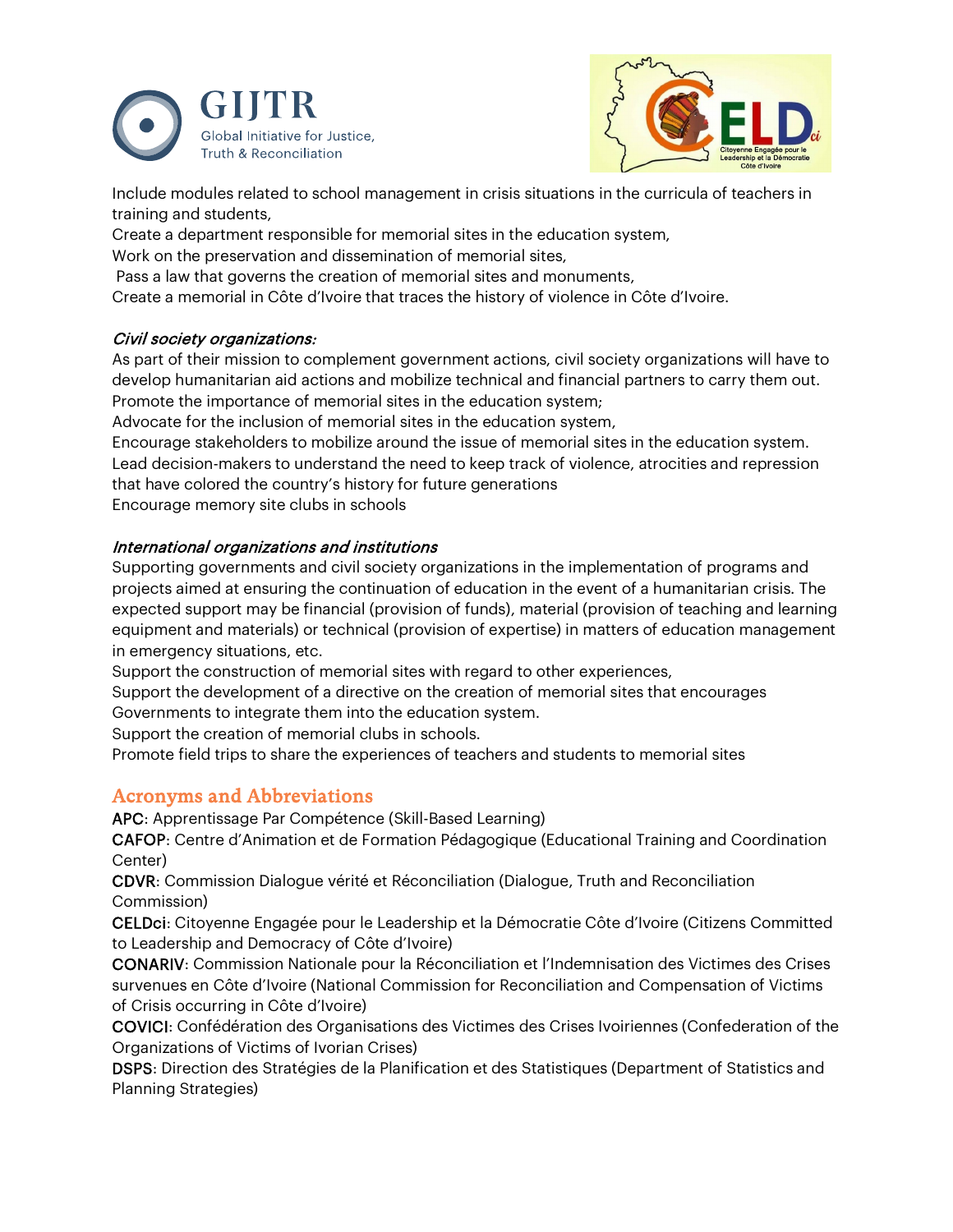



EDHC: Education aux Droits de l'Homme et à la Citoyenneté (Education on Human Rights and Citizenship)

FPC: Formation par Compétence (Skill-Based Training)

GTIT: Groupe de Travail sur les initiatives de transitions (Working Group on Transition Initiatives) OIDH: Observatoire Ivoirien des Droits de l'Homme (Ivorian Observatory of Human Rights) PNCS: Programme National de Cohésion Sociale (National Social Cohesion Program) RAJP: Réseau Action Justice et Paix (Action, Justice and Peace Network)

# Thanks

This short-term study owes its completion to the promptness and candid collaboration of the Ministry of National Education and Literacy and partners of Ivorian civil society.

Our warm thanks go to the experts associated with this study who have given their time to produce this report.

Recognition and gratitude to the Global Initiative for Justice Truth and Reconciliation institution for counting Côte d'Ivoire among the beneficiary countries and for the choice made by our organization to conduct this study. It thus raises a veil on the issue of transitional justice and the academic curriculum reform.

Map of Major Violent Events in Côte d'Ivoire from 1959 to 2011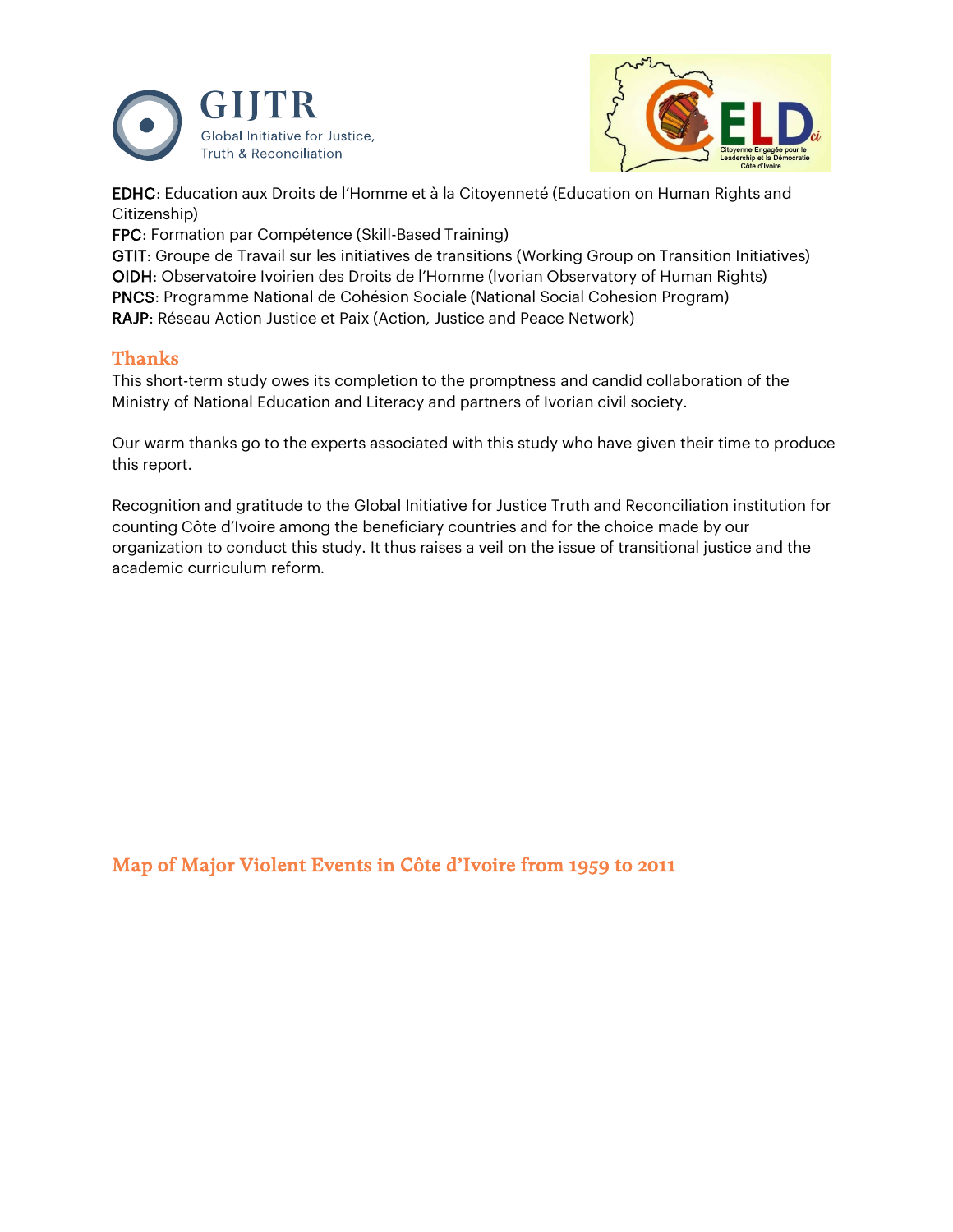





: Confined to a zone



1959-1961 : Crisis of the SANWI Kingdom: 2,500 DEATHS

1970 : Guébié Massacre: 4,000 deaths

1990 : Fight for a multi-party system

1999 : Military coups

2002 : Armed rebellion, splitting of the country in two, massacre of police officers in BOUAKE

2010-2011 : Post-election crisis 3,000 deaths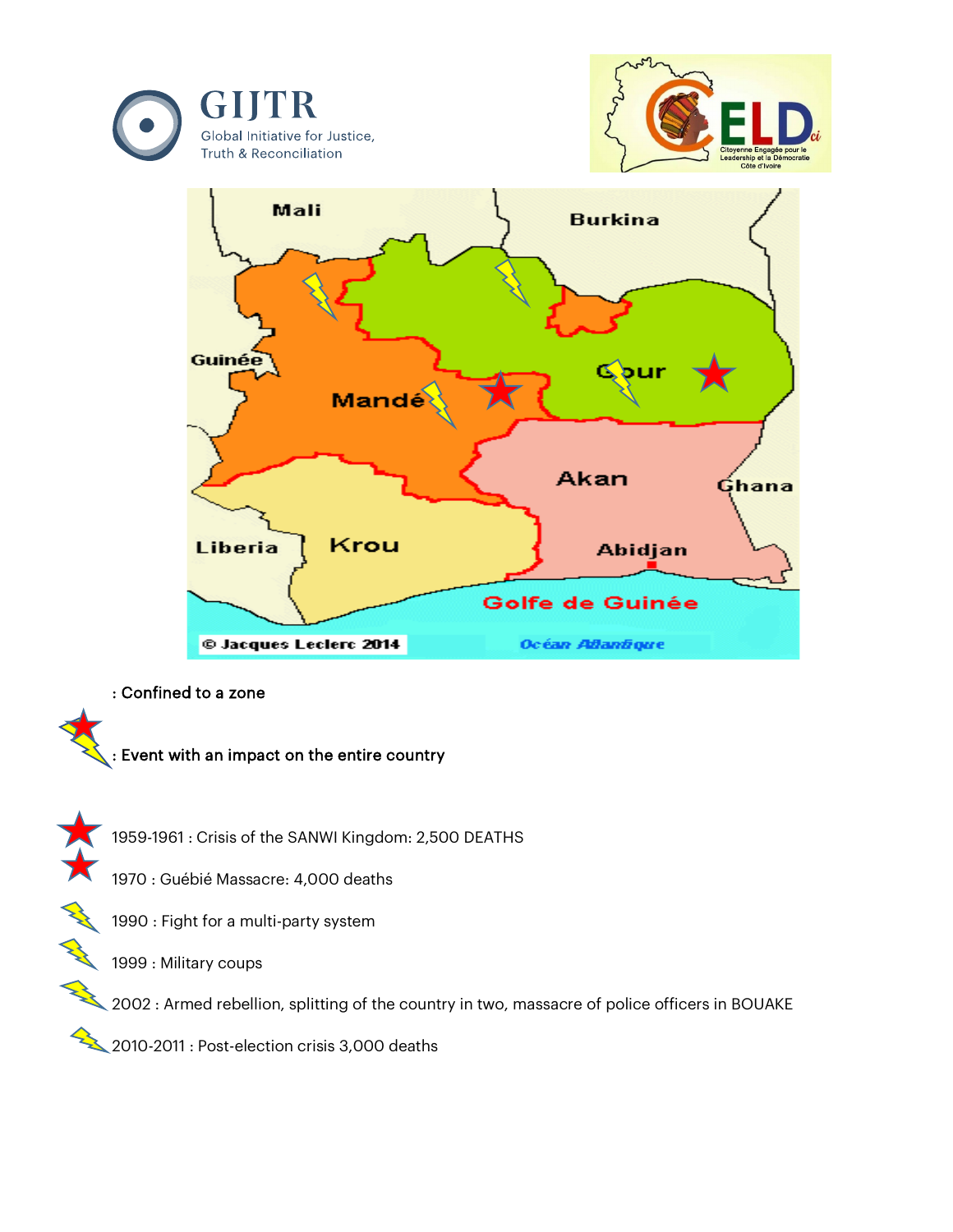



# A Few Key Messages from the Interviews as Part of the Study

We need to talk about violence and its consequences on young people

We must drive a culture for memorial sites for the entire population

It is important to create a memorial department within the Ministry of National Education that works to take into account the country's violent history in the design of educational programs and curricula

The education system is the crucible for the construction of a **Nation** 

Advocate for the construction of a memorial site in Côte d'Ivoire

Develop educational manuals covering the violence in Côte d'Ivoire that promote Transitional Justice for young people

Create training programs on crisis management for students, teachers and teaching staff